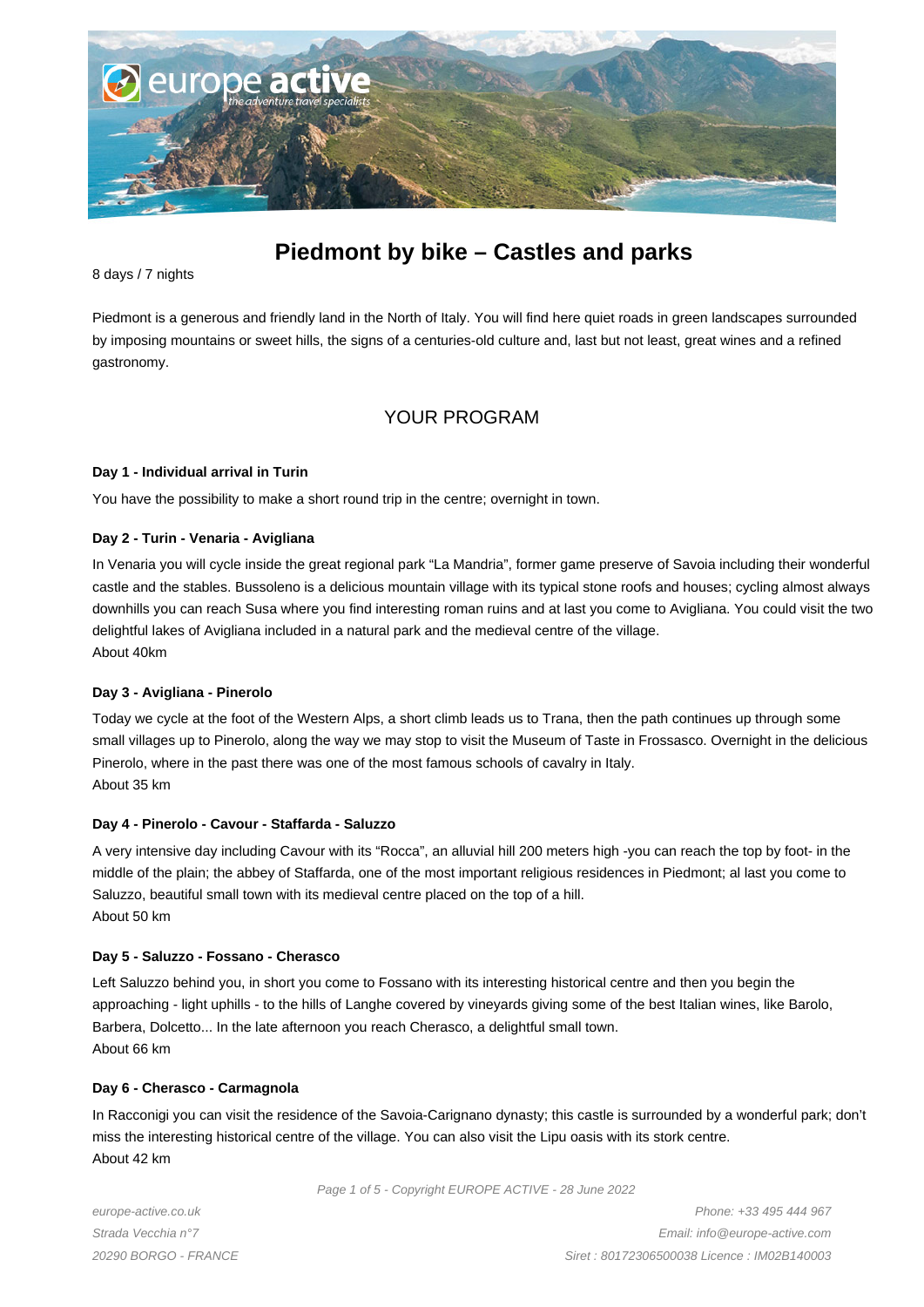

#### **Day 7 - Carmagnola - Moncalieri - Torino**

Cycling along the Po inside the river park, you come to Moncalieri with its castle, another Savoia residence. At last, always along the Po, you reach Turin, noble town with an important past. We recommend a short tour through the centre by night. About 45 km

#### **Day 8 - Turin**

In the morning, after the breakfast, it's time for departure. The end of this trip.

# Additional information

#### **TARIFFS**

Price from 705 euros per person.

#### **OPTIONS**

Single room supplement : 200 euros per person. Half board supplement (6 dinners) : 155 euros per person. Rental E-bike (+ 1 pannier bag) : 240 euros per person. Rental bike (24-speed bike with free-wheel + 1 pannier bag & 1 tool kit) : 120 euros per person.

#### **INCLUDED**

- · Accommodation in 3 star & 4-star hotel
- · Bed & breakfast buffet
- · Luggage transport
- · Travel documents (route description, maps, tips for sightseeing,..)
- · Personal tour information upon arrival in Turin

#### **NOT INCLUDED**

- · Transfer from origin to starting point and return
- · Lunches & diners
- · Beverages
- · Tips
- · Personal extras
- · Everything not specified under "the rate includes"

# **LEVEL OF DIFFICULTY**

Easy; some dirt patches in fairly good conditions

#### **CARRYING**

Baggage transfer from hotel to hotel

#### **ACCOMMODATION**

Accommodation in 3-star & 4-star hotels in Bed and Breakfast

Page 2 of 5 - Copyright EUROPE ACTIVE - 28 June 2022

europe-active.co.uk Strada Vecchia n°7 20290 BORGO - FRANCE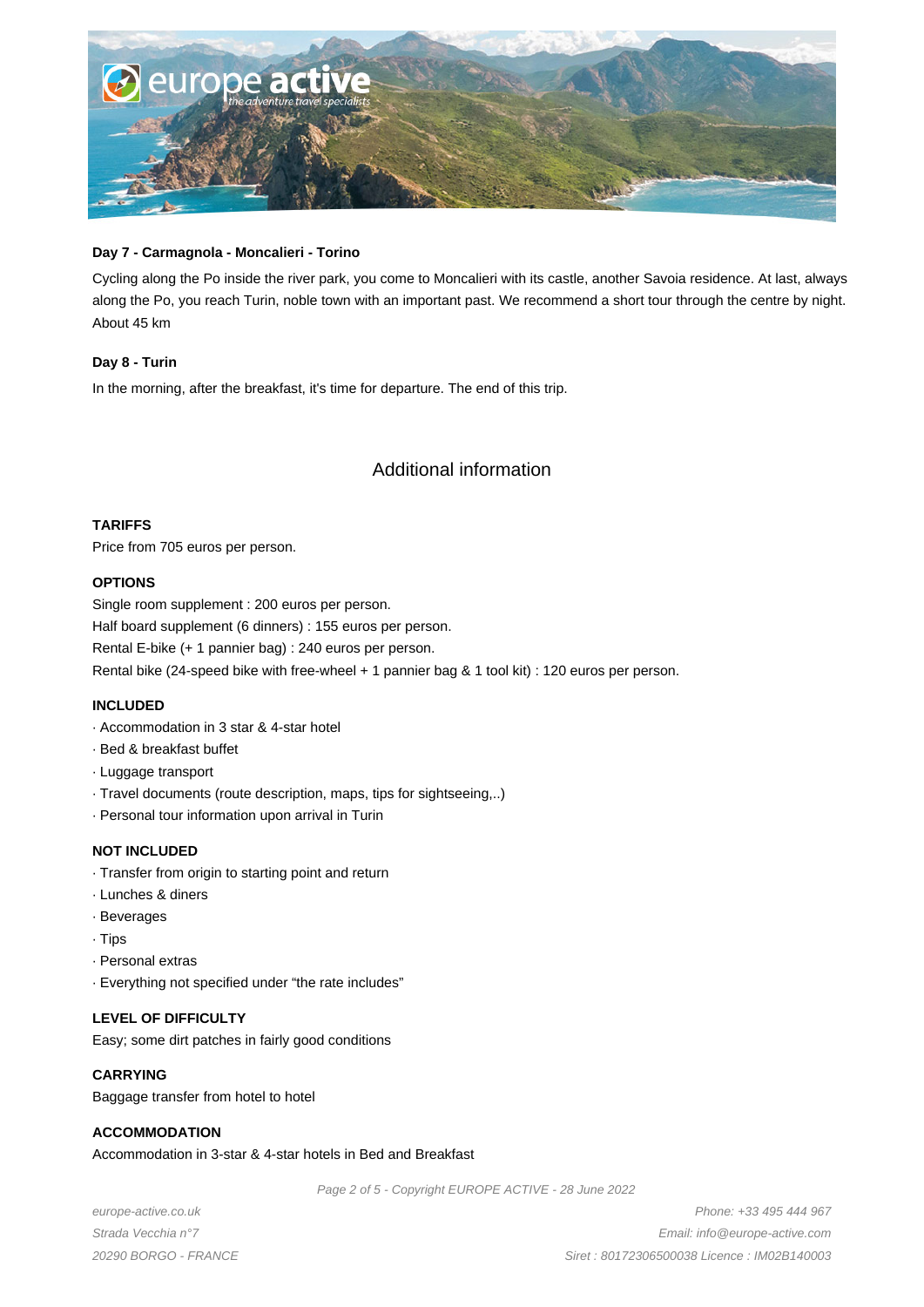

### **SIZE OF GROUP**

2 people minimum

# **DEPARTURES**

Every saturday from March 12 to September 24 (minimum 2 people) Other day from 4 people or more

#### **DEPARTURE**

At your arrvial at the hotel in Turin.

# **DISPERSION**

In the morning of the 8th day, after the breakfast in your hotel in Turin.

# **HOW TO GET THERE**

Turin is a nationally and internationally important railway junction and high-speed trains connect it to Europe and to the rest of Italy. The main railway stations are : Porta Nuova and Porta Susa

Turin has its own international airport located 16 kilometers northwest of the city centre.

# **EQUIPMENT TO TAKE**

ADVISED MATERIAL TO TAKE WITH YOU (non-exhaustive cheklist) :

As a good preparation is key to a successful stay, here are a few tips to ensure that your trip takes place in optimal conditions.

#### BIKES

In order that your stay does not turn into a mechanical training course, it's advisable to carry out a meticulous revision of your bike before going on a tour :

- the tyres are well inflated and in good condition
- cables and chain are in good condition
- the transmission elements are clean and oiled
- there are no leaks in the suspensions
- the wheels are well tightened
- the brakes are in good condition (wear + possible leaks)
- the headset has been checked

And don't forget that anomalies are easier to spot on a cleaned bike…

#### REPAIR MATERIAL

To avoid mechanical problems, it\'s better to be far-sighted and always carry the basic equipment of a biker:

- 2 inner tubes (puncture sealant is strongly recomended, or puncture sealant strips)
- a pump
- tire irons
- an inner tube repair kit consisting of patches and glue
- a multi-tool

Page 3 of 5 - Copyright EUROPE ACTIVE - 28 June 2022

europe-active.co.uk Strada Vecchia n°7 20290 BORGO - FRANCE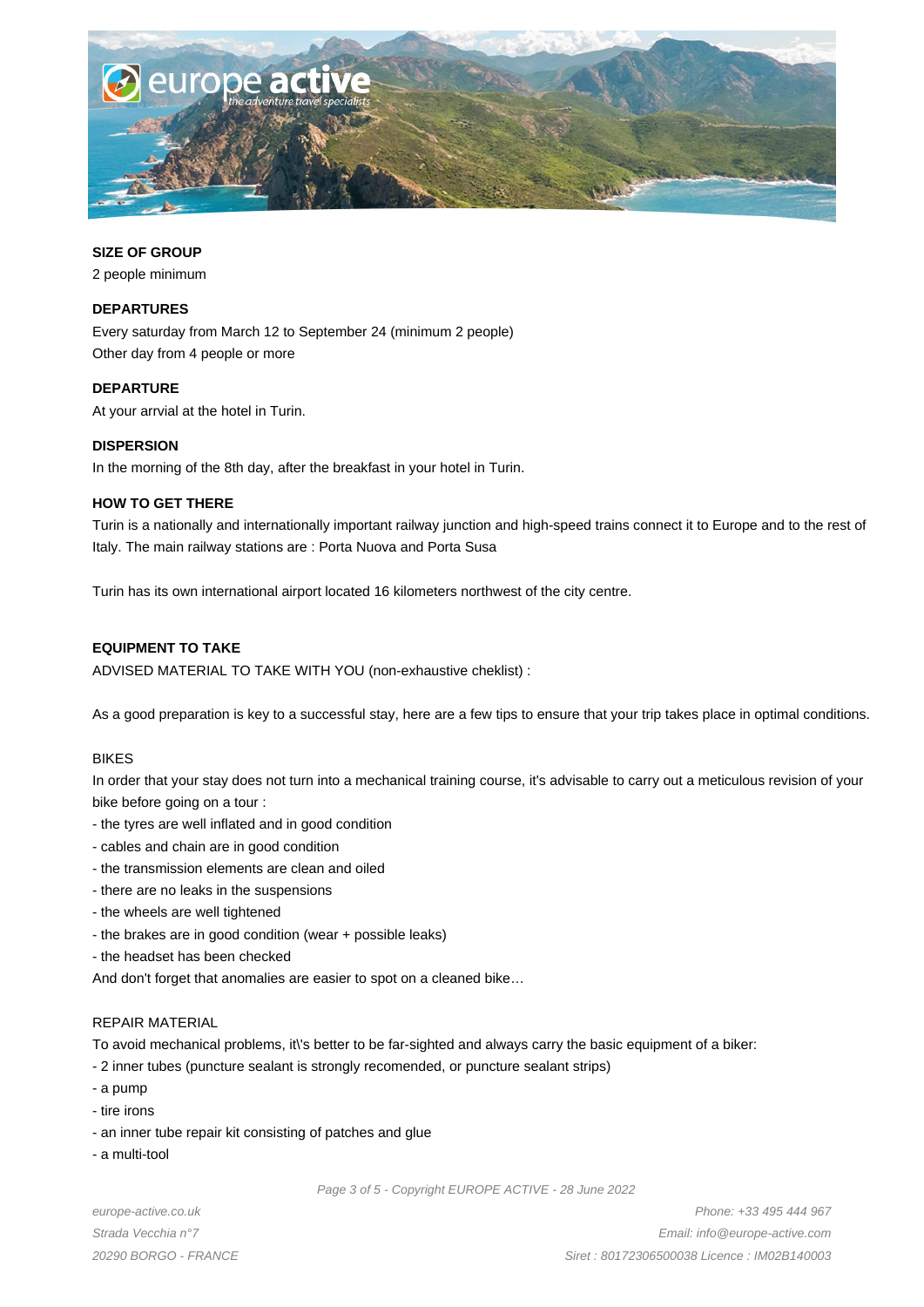

- a small wrench
- a piece of tire

Also, you can prepare your own toolbox which we transfer with your luggage. You will put in it the following items :

- a brake cable (front and rear)
- a derailleur cable
- a tyre
- one derailleur hanger
- chain oil
- a rag

#### EQUIPMENT

As you can't judge a book by its cover, cycling slinky shorts won't help you to turn into a cycling champion. However, a minimum of specific bike equipment will be necessary in order to be comfortable :

- a helmet
- glasses
- suitable shoes (no smooth soles)
- a cycling short or short
- a breathable tee-shirt (try to avoid cotton)

#### DAY BACKPACK

Because it's unpleasant to ride with a too loaded backpack, it's better to think carefully about the necessary things to bring in the backpack for the day:

- a water bag and/or a flask and/or water cans on the bike (2L/day/person minimum)
- provisions (energy bars, dried fruits...)
- the basic repair material for your bike (see above)
- a windbreaker (waterproof)
- picnic
- a headlamp
- a knife
- sun cream (+ lip protection)
- toilet paper
- a first-aid kit (see below)
- your mobile phone + an external battery
- a rubbish bag

#### PICNIC

In order to avoid unnecessary waste at picnic time, remember to take with you :

- an airtight box (0.5L) with initials marked on the lid and on the box + wide elastics
- reusable cutlery (fork and pocketknife)

#### TRAVEL BAG

Page 4 of 5 - Copyright EUROPE ACTIVE - 28 June 2022

europe-active.co.uk Strada Vecchia n°7 20290 BORGO - FRANCE